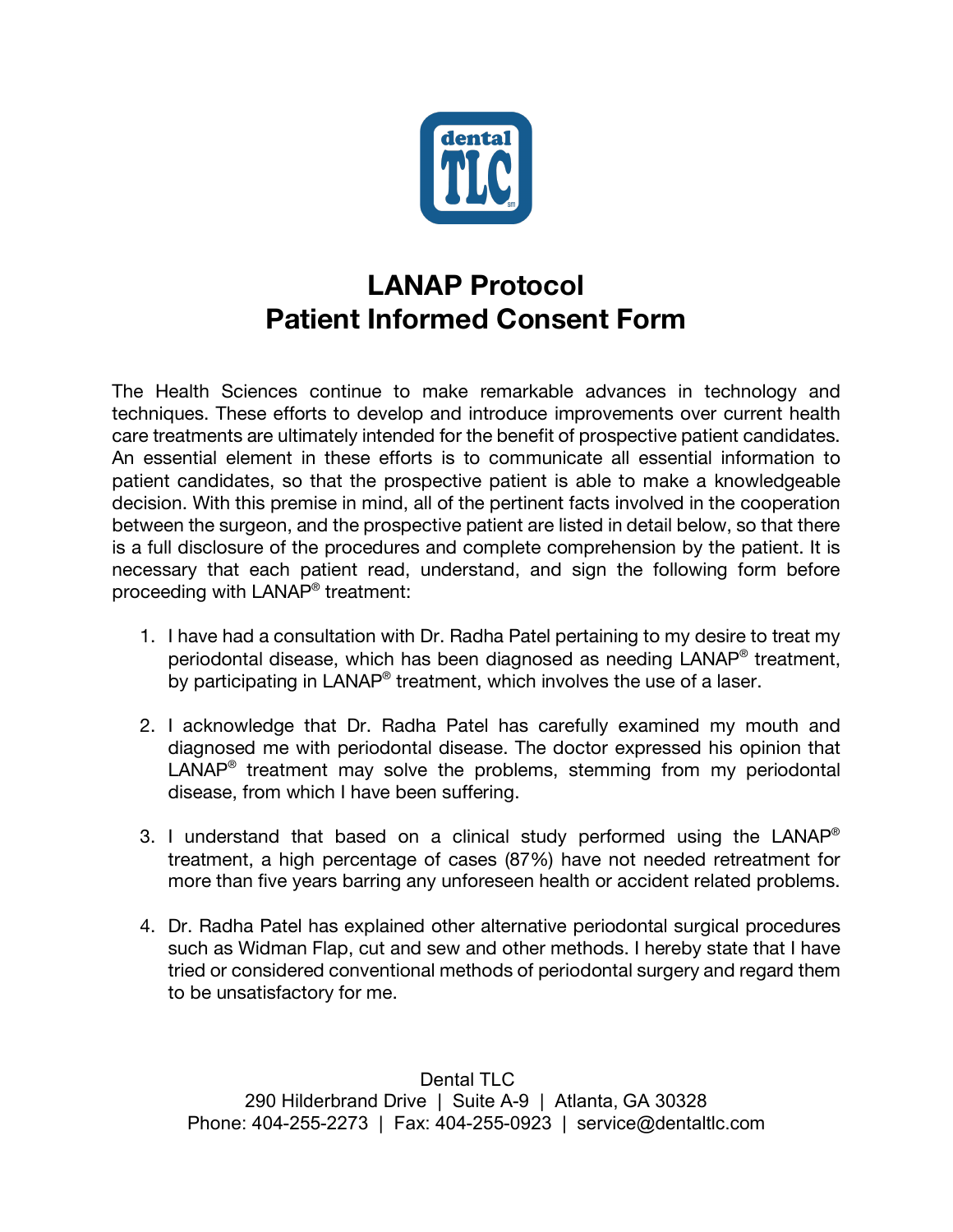- 5. I acknowledge that Dr. Radha Patel has explained that optimum results with LANAP® treatment depends on the individual body response of each person. There is no method in present knowledge to guarantee the healing capabilities of any patient following LANAP<sup>®</sup> treatment.
- 6. Dr. Radha Patel has stated that smoking and/or non-moderate use of alcohol can adversely affect gum tissue healing. I am aware that observations have shown that excesses of smoking and alcohol consumption may limit the longevity of the LANAP<sup>®</sup> treatment. I understand that calcium balance and hormones can affect the continued loss of bone.
- 7. Dr. Radha Patel has detailed the methods, stressed the importance of proper oral hygiene, and explained how critical it is for optimal healing following LANAP® treatment. I agree to comply with the methods explained to me as instructed by Dr. Radha Patel or her hygienist. I further agree to follow Dr. Radha Patel's diet recommendations.
- 8. Dr. Radha Patel has explained that if I choose not to undergo LANAP® treatment then the following sequences of events can happen:
- A.Where no treatment is undertaken, further gum and bone degeneration of the supporting tissues can continue, increasing the severity of, and/or adding to, the problems presently suffered by the patient to include:
	- 1) Loss of teeth due to traumatic occlusion and/or loss of vertical bone support.
	- 2) Infections in the gums and bone such as Acute Necrotizing Ulcerative Gingivitis (ANUG).
	- 3) Tarter/calculus buildup causing loss of vertical bone support.

B.Where groups of teeth are missing;

- 1) Not replacing lost teeth, in areas where excessive chewing forces exist, may cause pronounced loss of bone and gum disease around the remaining teeth.
- 2) Replacement of teeth with conventional removable partial dentures may be necessary.
- 9. Dr. Radha Patel has explained that it is my responsibility to report for further treatment and hygiene appointments, at least once every three (3) months or at any other time the doctor requires me to. I understand these visits are for the doctor to carefully check the status of my LANAP<sup>®</sup> treatment.
- 10.I submit that I have given an accurate report on my health history. To my best knowledge, I have not withheld any information regarding my medical or mental health. Any previous allergic or unusual reactions to drugs, foods, insect bites,

Dental TLC 290 Hilderbrand Drive | Suite A-9 | Atlanta, GA 30328 Phone: 404-255-2273 | Fax: 404-255-0923 | service@dentaltlc.com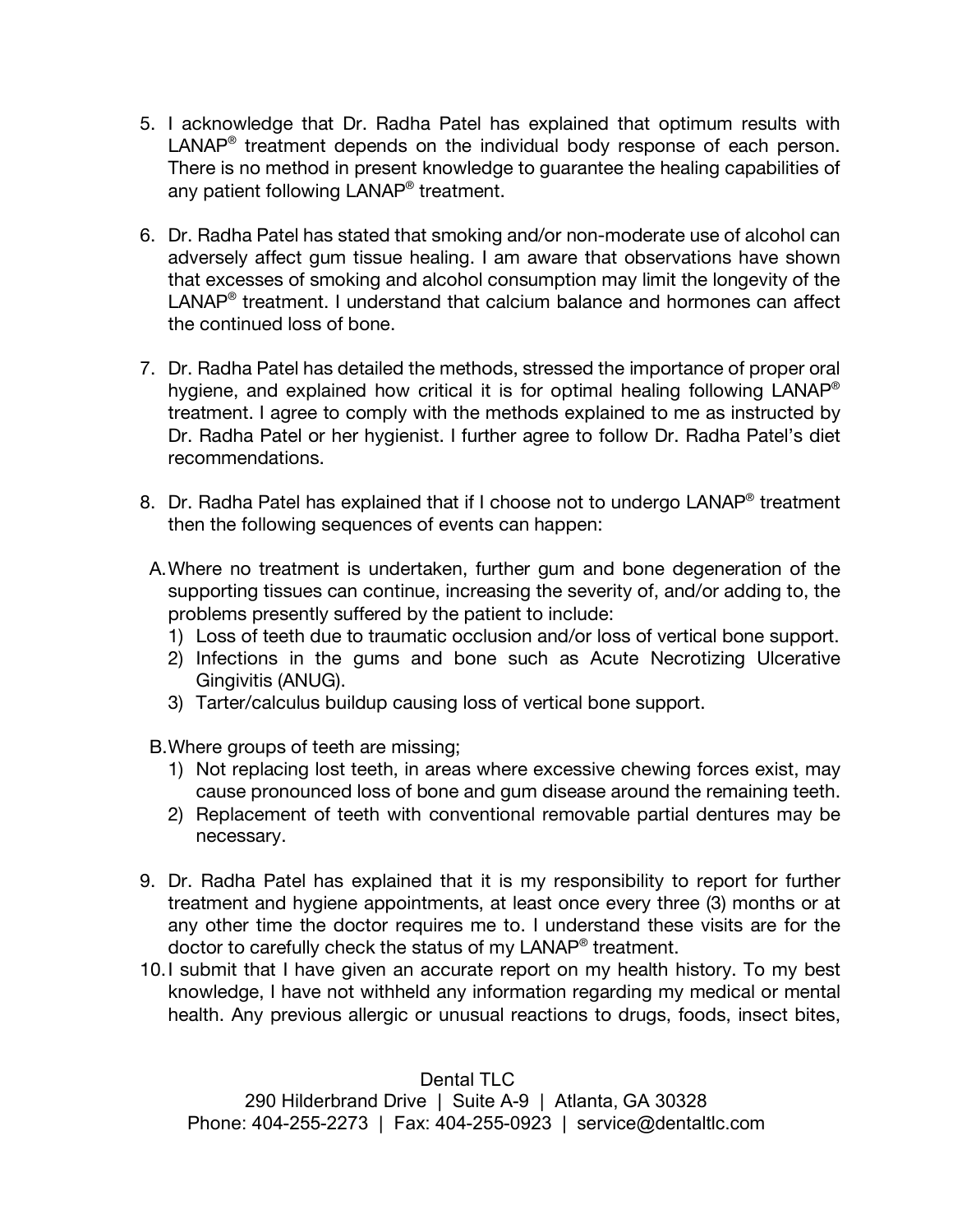anesthetics, pollens, dust, or any material or condition have been willingly offered to the doctor for my complete health history.

- 11. I understand that LANAP® treatment involves one or more mouth surgeries. I have been informed of the complications of the surgery, anesthesia, and other necessary drugs used as part of the treatment. I am aware that there could be pain, swelling, infections, discoloration, numbness, spaces between the teeth, tissue shrinkage, recession of the gums, and exposure of roots surfaces - - the exact duration of which may not be determinable. I understand that after adequate healing some areas may need to be spot treated with LANAP® treatment and occlusal adjustments.
- 12.I understand that "severe" gum disease (Case Type III & IV) with "double digit" millimeter pocket measurements (e.g. 10mm or more) will require "double" or a subsequent re-treatment at the same fee as the first fee-for-service, typically on a tooth-by-tooth basis, but could involve the entire mouth as determined by the state of active disease.
- 13."Occlusal adjustment" and "occlusal equilibration" have been fully explained to me. I have had the opportunity to ask questions, and I fully understand that occlusal adjustments and equilibration require my 100% cooperation and compliance. It has been explained to me that failure to complete all phases of occlusal adjustments and equilibration may result in oral/facial pain, temporal mandibular joint dysfunction (TMJ) sore and painful teeth. It has also been explained that until the teeth have been fully adjusted and/or equilibrated I may experience transitional TMJ pain, muscle soreness, headaches, tooth pain, tooth sensitivity, and cheek biting. I understand adjusting crowns can remove porcelain, expose metal and/or tooth structure, and can require the replacement of any and all crowns. I understand that occlusal adjustment is part of the LANAP<sup>®</sup> treatment and is an ongoing part of my regular examination appointments.
- 14.I am aware that I may receive an explanation of all risks and treatment (s) prior to starting, as well as any other questions during the progress of my treatment, just by asking the doctor who performed the LANAP<sup>®</sup> treatment on me.
- 15.If Dr. Radha Patel considers my case appropriate, I hereby give authorization for photos to be taken of my mouth during the course of the LANAP® treatment. It has been explained to me that these photos, videos, slides, or x-rays may be used in teaching other dentists for the advancement of  $\mathsf{LANAP}^{\otimes}$  protocol in dentistry.
- 16.With full understanding, I authorize Dr. Radha Patel and the LANAP® treatment team to perform dental services for me, including LANAP® treatment and other

Dental TLC 290 Hilderbrand Drive | Suite A-9 | Atlanta, GA 30328 Phone: 404-255-2273 | Fax: 404-255-0923 | service@dentaltlc.com